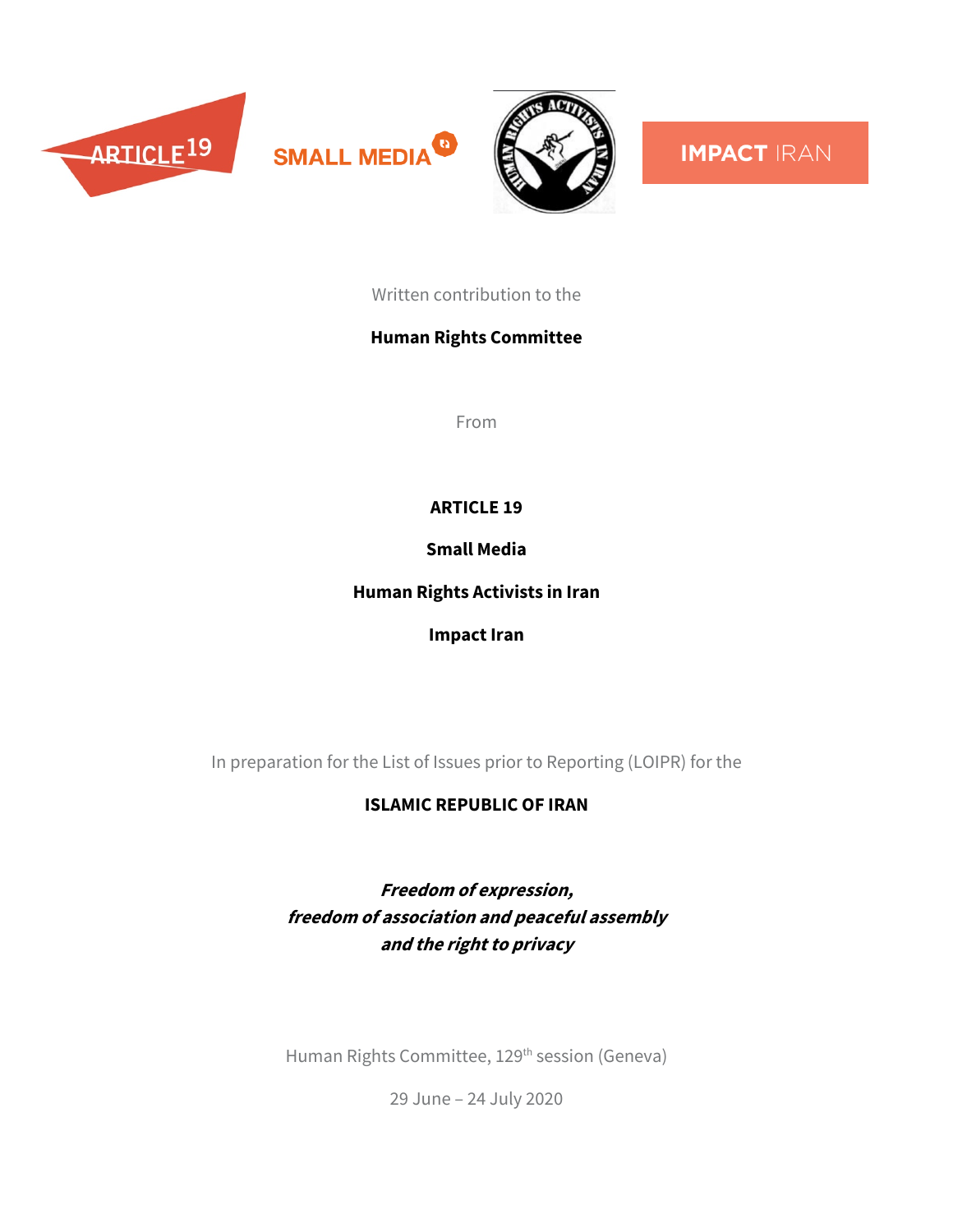

**ARTICLE 19** works for a world where all people everywhere can freely express themselves and actively engage in public life without fear of discrimination. It does this by working nationally, regionally and internationally to close the implementation gap between law and practice. ARTICLE 19 promotes media freedom, increases access to information, protects journalists and human rights defenders, fights the shrinking of civic space, and places human rights at the heart of developing digital spaces. It is in consultative status with the ECOSOC. ARTICLE 19 is a member of Impact Iran.



**Small Media (IHRDC)** is a London-based action lab, providing digital research, training and advocacy solutions to support the work of civil society actors that provides assistance to at-risk communities globally. This includes: (1) providing Media Advocacy training and support, (2) providing Digital Security training and consultancy services, (3) working with CSOs to visualise their data to support advocacy work, (4) providing free secure hosting to websites and (5) developing secure technology solutions. Small Media is a member of Impact Iran.



**Human Rights Activists in Iran (HRAI)** is a non-political and non-governmental organization comprised of advocates who defend human rights in Iran, founded in 2005. HRAI's goals consist in promoting, safeguarding and sustaining human rights in Iran. The organization keeps the Iranian community and the world informed by monitoring human rights violations in the country and disseminating information about such abuses, including through its news agency Human Rights Activists New Agency (HRANA). HRAI's mission is to protect the human rights of all Iranian citizens regardless of their religion, political views, social status, gender or ethnicity. It is a member of Impact Iran.

### **IMPACT IRAN**

**Impact Iran** represents a coalition of 14 non-governmental organizations that draw attention to the situation of human rights in Iran, and encourage the Iranian government to address concerns expressed by the international community and international human rights bodies. We organize public advocacy campaigns aimed at the United Nations (UN) member states and lead high-level human rights discussions to collectively spark action by the international community to promote and protect the rights and dignity of all in Iran.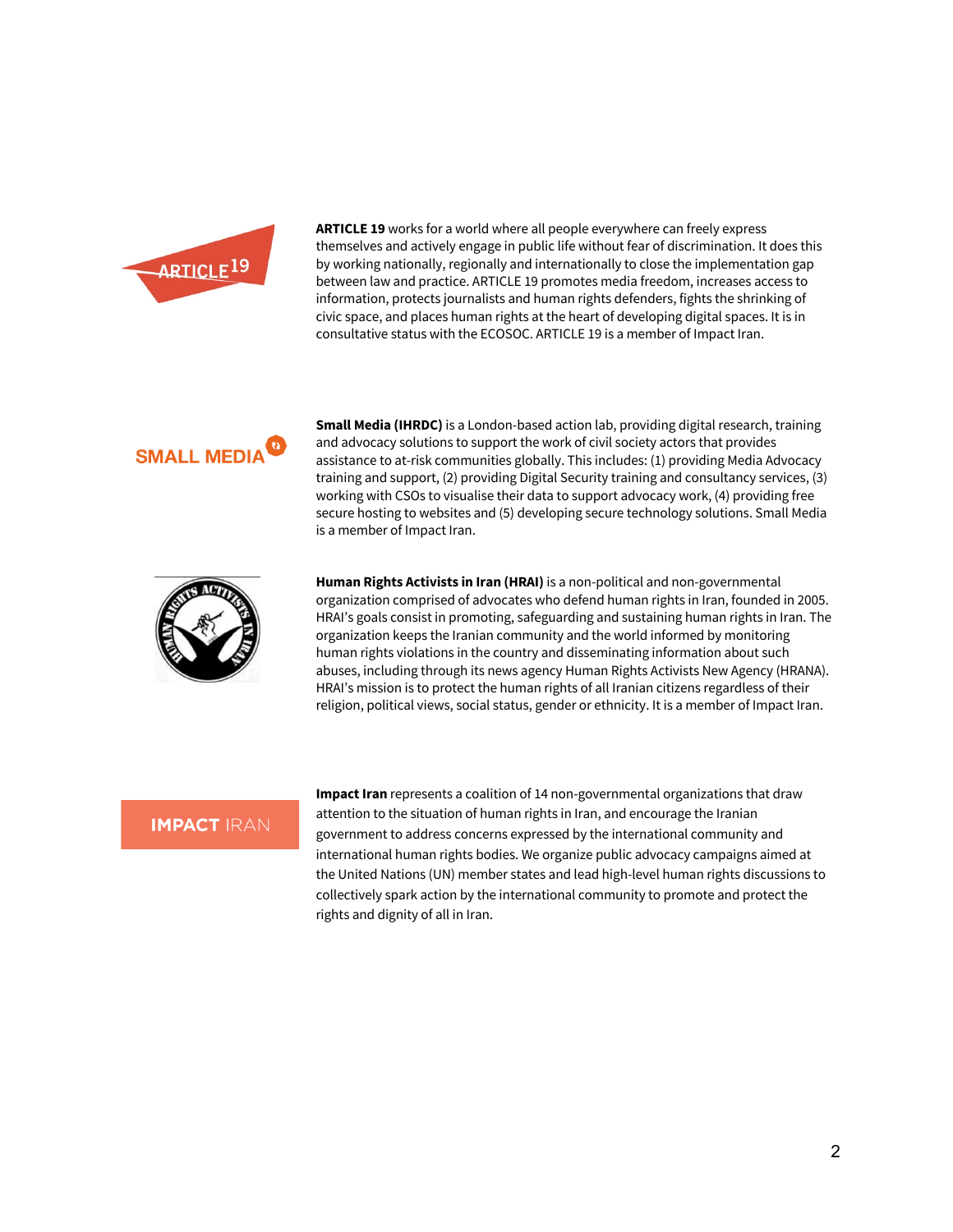## **TABLE OF CONTENT**

| A) Freedom of Expression and Peaceful Assembly | 4               |
|------------------------------------------------|-----------------|
| B) Media Freedom and Safety of Journalists     |                 |
| C) Freedom of Expression Online                | 9               |
| D) Protection of the Right to Privacy Online   | 12 <sup>2</sup> |
| E) Human Rights Lawyers and Defenders          | 14              |
| F) Access to Information                       | 15              |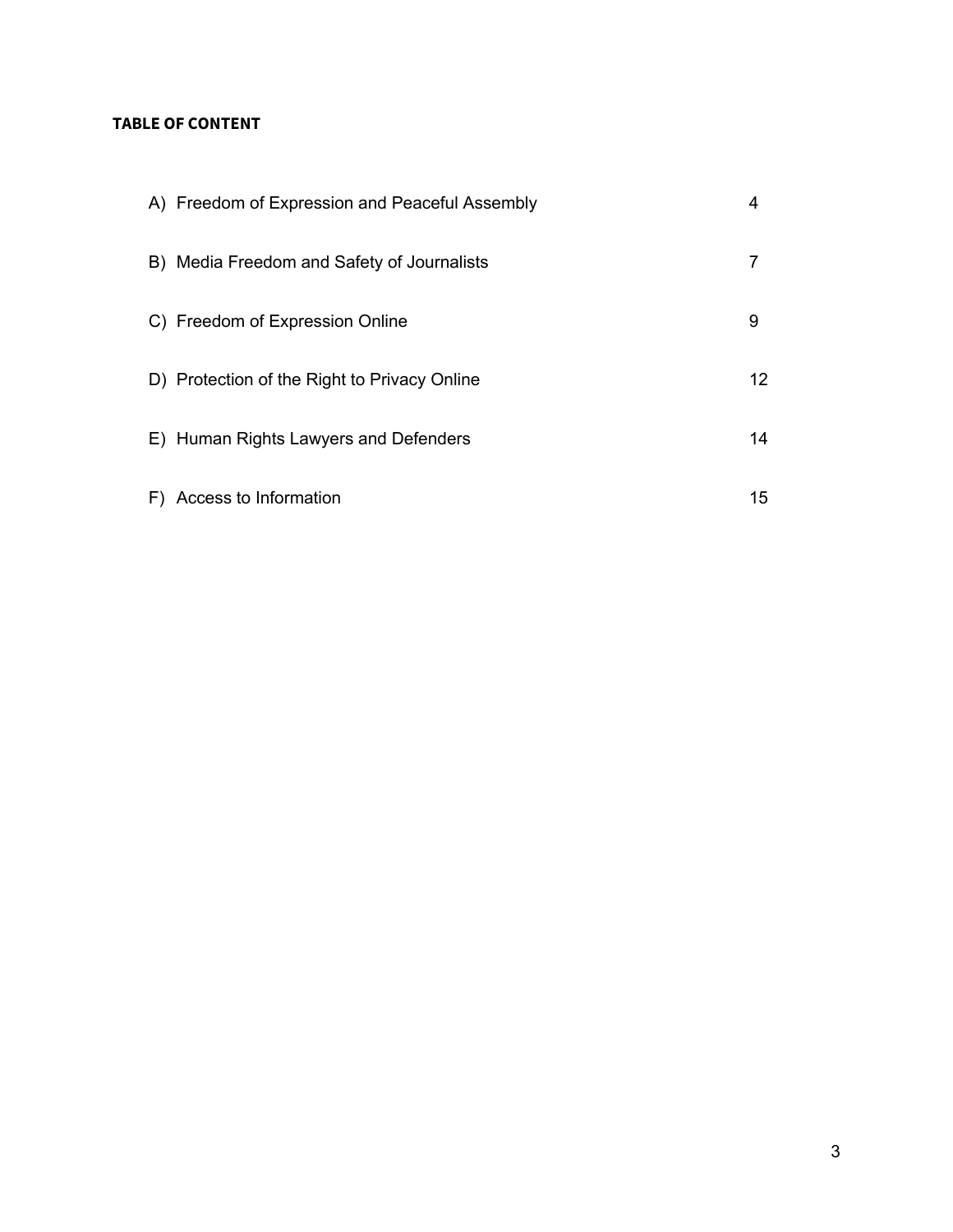# **A) Freedom of Expression and Peaceful Assembly**

- 1. In 2011, the Human Rights Committee recommended that Iran guarantee the right to freedom of assembly and association to all individuals without discrimination, and immediately release anyone held solely for the peaceful exercise of these rights. Despite this, authorities have intensified intimidation, arrests and prosecution of individuals who peacefully exercise their rights to freedom of expression, association and assembly through a repressive legal framework.
- 2. While Article 27 of the Constitution ostensibly protects the right to freedom of peaceful assembly, the guarantee falls short of international standards set out in the International Covenant on Civil and Political Rights (ICCPR) by requiring that participants are not "in violation of the fundamental principles of Islam". There is no clear definition or criteria that define what can be considered "fundamental principles of Islam".
- 3. Under Article 2 of the Law on Political Crimes, adopted in 2016, participation in an unauthorised assembly, even if it is peaceful, can effectively be considered a political offence.<sup>1</sup> Unauthorised assemblies had previously been prohibited under the 1981 Law on the Activities of Parties, Populations and Political and Trade Unions and Islamic Associations or Recognised Religious Minorities.<sup>2</sup> As detailed below, those participating in peaceful unauthorised assemblies are often charged and sentenced to prison terms under Article 610 of the Islamic Penal Code.<sup>3</sup>
- 4. The right to freedom of expression, recognised under Article 24 of the Constitution is similarly undermined by vague qualifications, such as being "deemed harmful to the principles of Islam or the rights of the public". Article 40 further allows for restrictions of rights, including peaceful assembly, if their exercise is deemed "injurious to others" or "detrimental to public interests".<sup>4</sup> These restrictions fail to meet requirements of international standards that limitations are necessary and proportionate, and in pursuit of one of a limited number of narrowly-drawn legitimate aims, per Article 19 of the ICCPR. This grants authorities' significant discretion to impose overbroad and vague restrictions on individuals' rights in violation of the country's international human rights obligations.
- 5. The revised version of the Islamic Penal Code,<sup>5</sup> adopted in 2013, maintains numerous provisions which criminalise the exercise of the right to freedom of expression, association and peaceful assembly, in contravention of international human rights law and standards. Among the most problematic provisions are:

http://www.iranchamber.com/government/laws/constitution.php

<sup>1</sup> The 2016 Law on Political Crimes, available at: https://rc.majlis.ir/fa/law/show/968421

<sup>&</sup>lt;sup>2</sup> The 1981 Law on the Activities of Parties, Populations and Political and Trade Unions and Islamic Associations or Recognised Religious Minorities, available at: https://rc.majlis.ir/fa/law/show/90226

<sup>&</sup>lt;sup>3</sup> The new Islamic Penal Code was introduced in 2013 for an experimental period of five years and was revised in 2016. See the most updated version of the Islamic Penal Code here on the website of the Iranian parliament: http://rc.majlis.ir/fa/law/print\_version/845048 <sup>4</sup> "The Constitution of Islamic Republic of Iran", Iran Chambers Society, available at:

<sup>&</sup>lt;sup>5</sup> The Islamic Penal Code available at: http://rc.majlis.ir/fa/law/print\_version/845048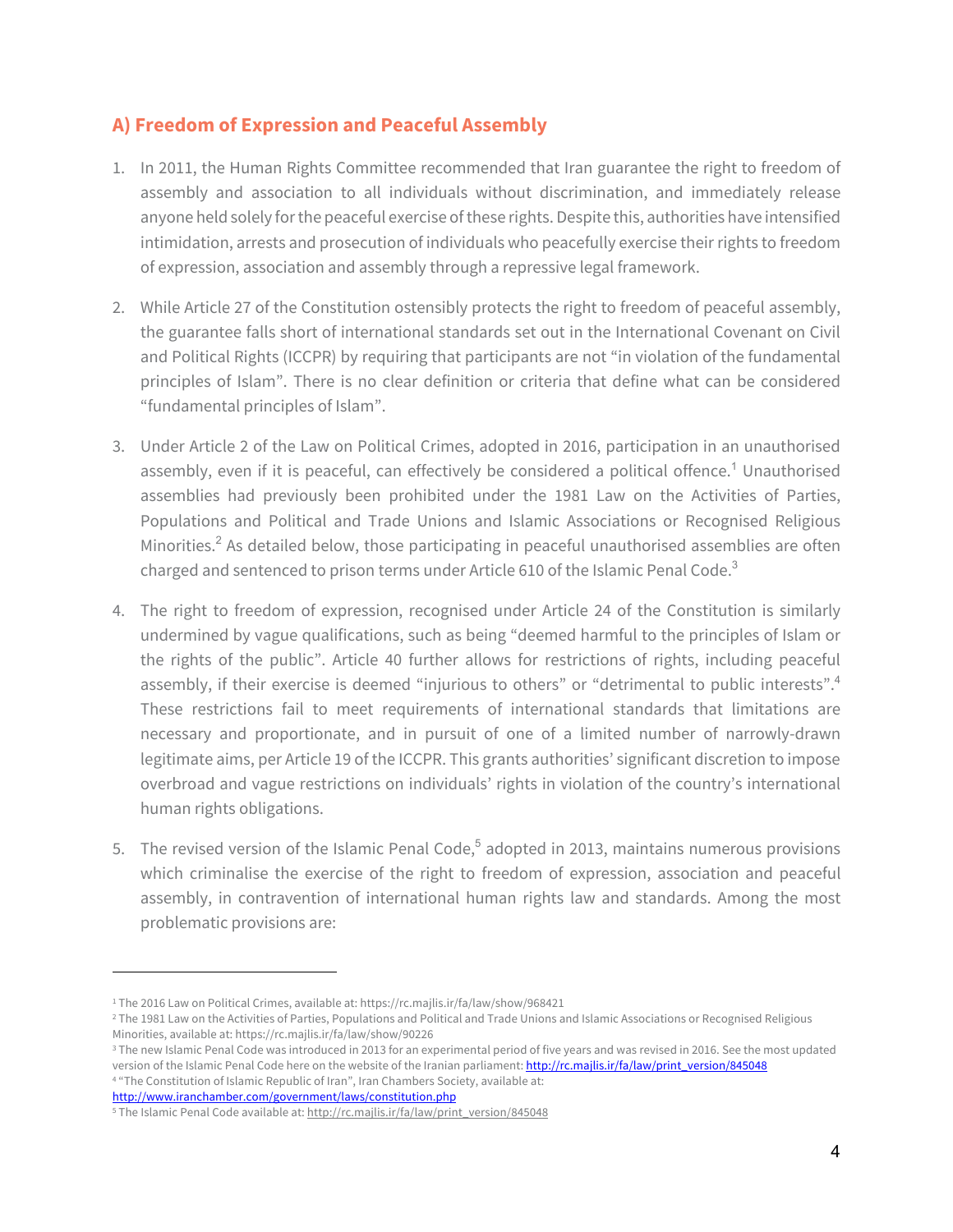- Article 262 criminalises anyone who "swears at or commits 'gazf<sup>6</sup> against the Great Prophet of Islam" or other prophets and imams, making the offence punishable by the death penalty.
- Article 286 criminalises "sowing corruption on earth", punishable by the death penalty. This includes a set of ill-defined acts, including "spreading lies", if these actions "cause severe disruption in the public order of the state and insecurity."
- Article 498 criminalises the establishment or leadership of a group, defined as more than two people, that "aims to perturb the security of the country", punishable by two to 10 years' imprisonment.
- Article 500 criminalises "any type of propaganda against the [state] or in support of opposition groups and associations", punishable by three months' to one-year imprisonment.
- Article 513 criminalises "insult" of the "sacred values of Islam" and of religious leaders, punishable by between one and five years' imprisonment. It also punishes "insult" of the Prophet by the death penalty.
- Article 514 criminalises "insults" of "Imam Khomeini, the founder of the Islamic Republic, and/or the Supreme Leader", punishable by six months to two years' imprisonment
- Article 610 criminalises collusion or conspiracy to commit crimes against the state, which has been interpreted to include peaceful protests, punishable by two to five years' imprisonment.
- Article 638 criminalises the breaking of religious rules in public, punishable by 10 days to two months' imprisonment, or 74 lashes. It further imposes criminal liability on women who do not wear the hijab in public, punishable by the same custodial sentence or a fine of 50,000 to 500,000 Rials.
- Article 639 criminalises encouraging others to "violate public morals", punishable by 1-10 years' imprisonment.
- Article 700 criminalises satire by stating that "Anyone who satirises an individual, whether in poetry or prose and whether verbal or written, or publishes a satire, shall be sentenced to one to six months' imprisonment."
- 6. The authorities frequently resort to the above provisions in order to intimidate, arrest and prosecute individuals who peacefully exercise their rights to freedom of expression, association and assembly including journalists and media workers, trade unionists, and lawyers. Those individuals

 $6$  " Qaz $f$ " means the false accusation of sexual offenses.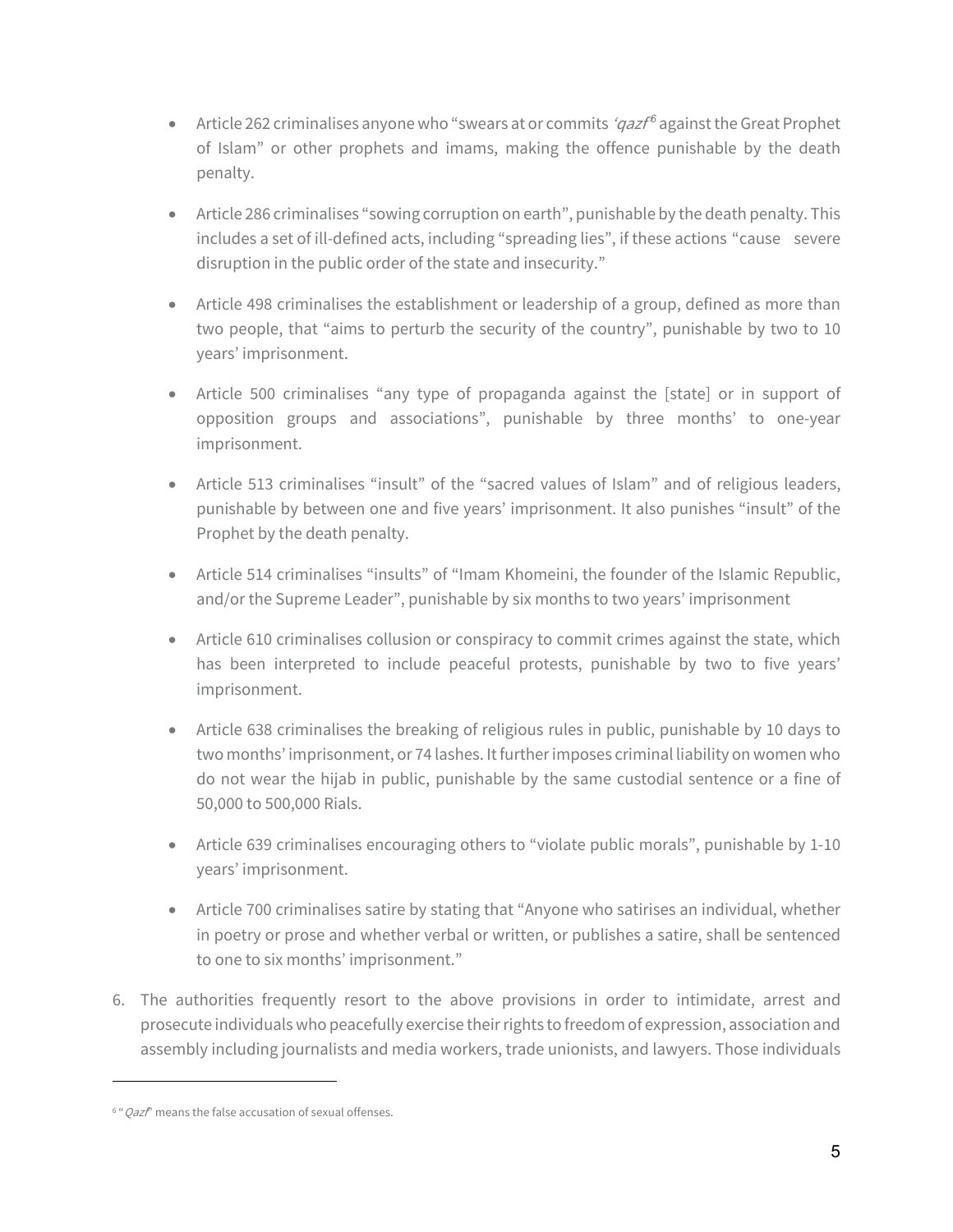who belong to minority or marginalised groups, and experience one or more form of discrimination, including on the basis of religion or belief, ethnicity, political opinion, gender or sexual orientation, are at particularly high risk of reprisal for exercising their rights. As examples:

- In February 2017, **Alireza Farshi Yekenli**, a member of Iran's Azerbaijani Turk minority and founder of an online campaign to commemorate International Mother Language Day, received a 15 year prison sentence on charges of colluding (Article 610) and disrupting national security (Article 498). On 10 April 2020, Yekenli was released on temporary bail with his charges still pending review.<sup>7</sup>
- In January 2018 alone, protests against compulsory hijab laws resulted in 29 arrests, the majority of whom were women. Among them was **Narges Hosseini**, who was sentenced to two years' imprisonment for removing her headscarf in public in March 2018. She was convicted for the "violation of a religious taboo in public" and "encouraging others to violate public morals" (Articles 638 and 639). She was released after 20 days.<sup>8</sup>
- 7. The authorities have continued to respond to protests with excessive and unlawful force. Antigovernment protests that erupted in late December 2017 were met with a heavy-handed response by state forces resulting in at least 21 deaths and hundreds of arrests.<sup>9</sup> Most recently, in November 2019, authorities violently repressed protests across the country, violating - among others - the rights to life and to peaceful assembly as guaranteed under international human rights law and standards.<sup>10</sup> The unlawful lethal force used against the protestors, the vast majority of whom did not pose an imminent threat to life<sup>11</sup> made it one of the bloodiest periods in Iran for freedom of assembly since the 1979 Revolution.<sup>12</sup> The death toll ranges from verified reports of 304,<sup>13</sup> to unconfirmed reports of up to 1500 deaths,<sup>14</sup> and the number of those injured by security forces estimated at several thousand. 15

10 "Iran: Protests met with violent crackdown and online censorship," ARTICLE19, 19 November 2020.

<sup>14</sup> "Special Report: Iran's leader ordered crackdown on unrest - 'Do whatever it takes to end it'," Reuters. 23 December 2019.

<sup>7</sup> "Aliresza Farshi has been released from Evin," HRNA News Agency. 11 April 2020. https://www.hra-news.org/2020/hranews/a-24375/

<sup>&</sup>lt;sup>8</sup> "Iran arrests 29 linked to protests against compulsory hijab laws", New York Times, 2 February 2018. https://tinyurl.com/ybmdozuy 9 "Iran: protect constitutional right to protest", ARTICLE 19, 3 January 2018. https://tinyurl.com/ycodj649

https://www.article19.org/resources/iran-protests-met-with-violent-crackdown-and-online-censorship/

<sup>11</sup> Amnesty International has stated that "in almost all protests that took place between 15 and 19 November, there is no evidence that people were in possession of firearms or that they posed an imminent threat to life that would have warranted the use of lethal force" and that "the organization is aware of two exceptions in one city on 18 November where gunfire was exchanged between protesters and security forces." See Iran: Details released of 304 deaths during protests six months after security forces' killing spree," Amnesty International. 20 May 2020. https://www.amnesty.org/en/latest/news/2020/05/iran-details-released-of-304-deaths-during-protests-six-months-after-securityforces-killing-spree/

<sup>&</sup>lt;sup>12 "</sup>Iran: Details released of 304 deaths during protests six months after security forces' killing spree," Amnesty International. 20 May 2020. https://www.amnesty.org/en/latest/news/2020/05/iran-details-released-of-304-deaths-during-protests-six-months-after-security-forceskilling-spree/

<sup>13 &</sup>quot;Iran: Details released of 304 deaths during protests six months after security forces' killing spree," Amnesty International. 20 May 2020. https://www.amnesty.org/en/latest/news/2020/05/iran-details-released-of-304-deaths-during-protests-six-months-after-security-forceskilling-spree/

https://www.reuters.com/article/us-iran-protests-specialreport/special-report-irans-leader-ordered-crackdown-on-unrest-do-whatever-ittakes-to-end-it-idUSKBN1YR0QR

<sup>15 &</sup>quot;Iran: Details released of 304 deaths during protests six months after security forces' killing spree," Amnesty International. 20 May 2020. https://www.amnesty.org/en/latest/news/2020/05/iran-details-released-of-304-deaths-during-protests-six-months-after-security-forceskilling-spree/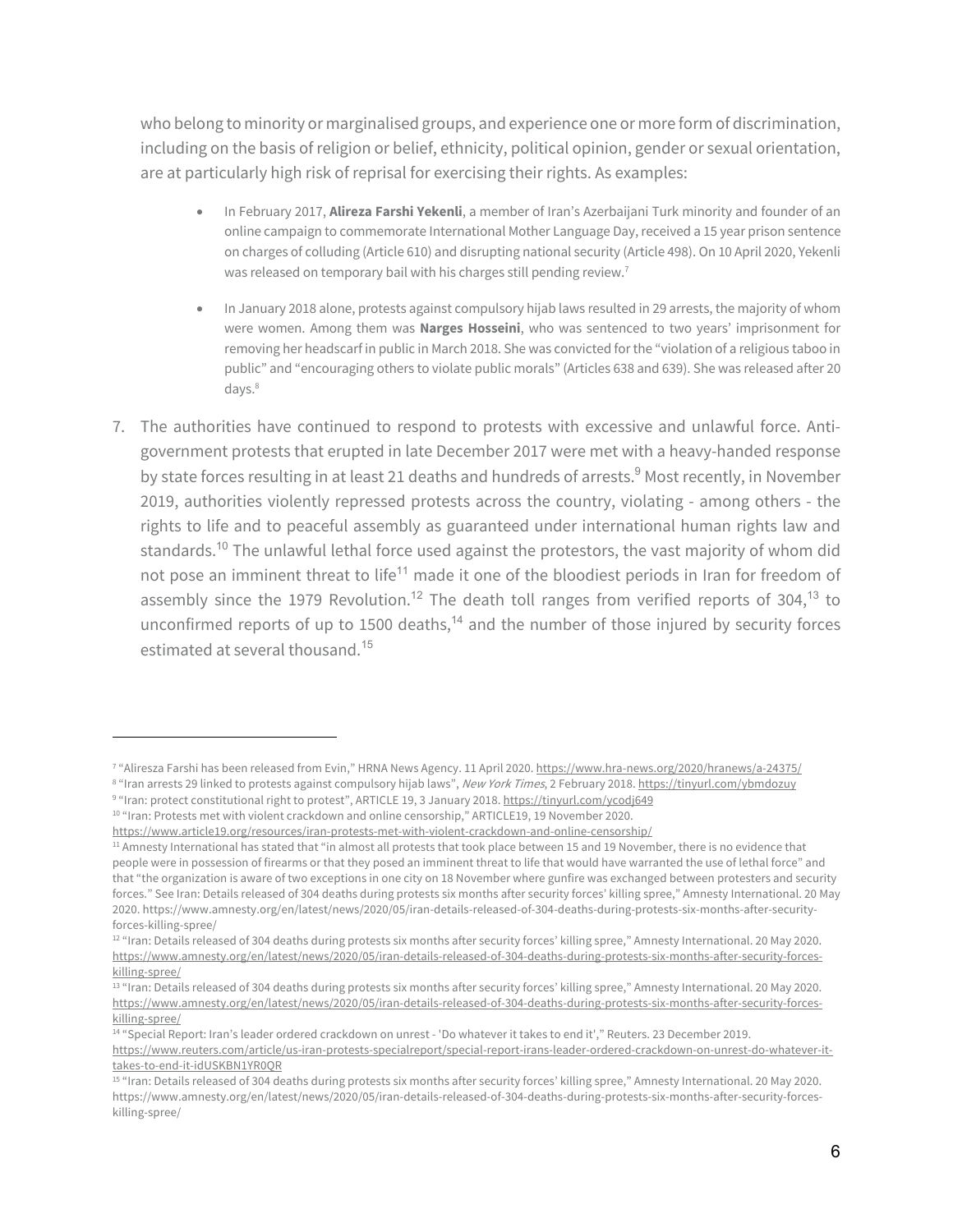8. Around 7,000 persons were arrested and detained according to a spokesperson for Iran's parliamentary committee for national security and foreign policy, many on an arbitrary basis, with many trials ongoing, and already resulting in death sentences as well as some draconian prison sentences on vague grounds. Sohbatollah Omidi, a protester from the city of Kermanshah, was sentenced to five years' imprisonment for "membership in an opposition group" (Article 500), and five years of imprisonment for the charge of "assembly and collusion" (Article 610). Additionally, Amir Hossein Moradi, Saeed Tamjidi, and Mohammad Rajabi, protesters from Tehran, were all sentenced to death for vandalism and arson against the Islamic Republic (Article 687).<sup>16</sup>

#### Suggested Questions

- Please comment on the use of Articles 638, 639, and 698 of the Islamic Penal Code to arrest women for violations of hijab and morality laws. How many women have been arrested based on these provisions since 2011?
- Please comment on the use of Article 286 of the Islamic Penal Code against individuals involved in human rights or environmental work; protests; journalism or social media posts. How many death sentences have been issued on the basis of this provision since 2013 and how many of these death sentences have been implemented? Of those charged, and not executed, what prison terms were they sentenced to and what did they serve?
- Please comment on the use of lethal force by state security forces against protestors during the nationwide protests in December 2017, January 2018 and November 2019. How many individuals were killed as a result of such use of force? What investigations have been carried out into these deaths, and have officials responsible for unlawful use of lethal force been held responsible? Please report on the number of individuals injured as well as those who were arrested and detained during the aforementioned protests.
- Please comment on the use of Article 610 of the Islamic Penal Code. How many people have been charged with this crime since 2011 based on their involvement in protests, and what terms they have been sentenced to?

## **B) Media Freedom and Safety of Journalists**

9. In 2011, the Committee recommended that Iran fully guarantee the right to freedom of expression and opinion of independent media and ensure that journalists can exercise their profession without fear of being brought before courts. It also called on Iran to release, rehabilitate and provide effective judicial redress and compensation for imprisoned journalists. However, the authorities

<sup>16 &</sup>quot;November Protests; the details of the case of three prisoners who were sentenced to death," HRANA.5 March 2020. https://www.enhrana.org/november-protests-the-details-of-the-case-of-three-prisoners-who-were-sentenced-to-death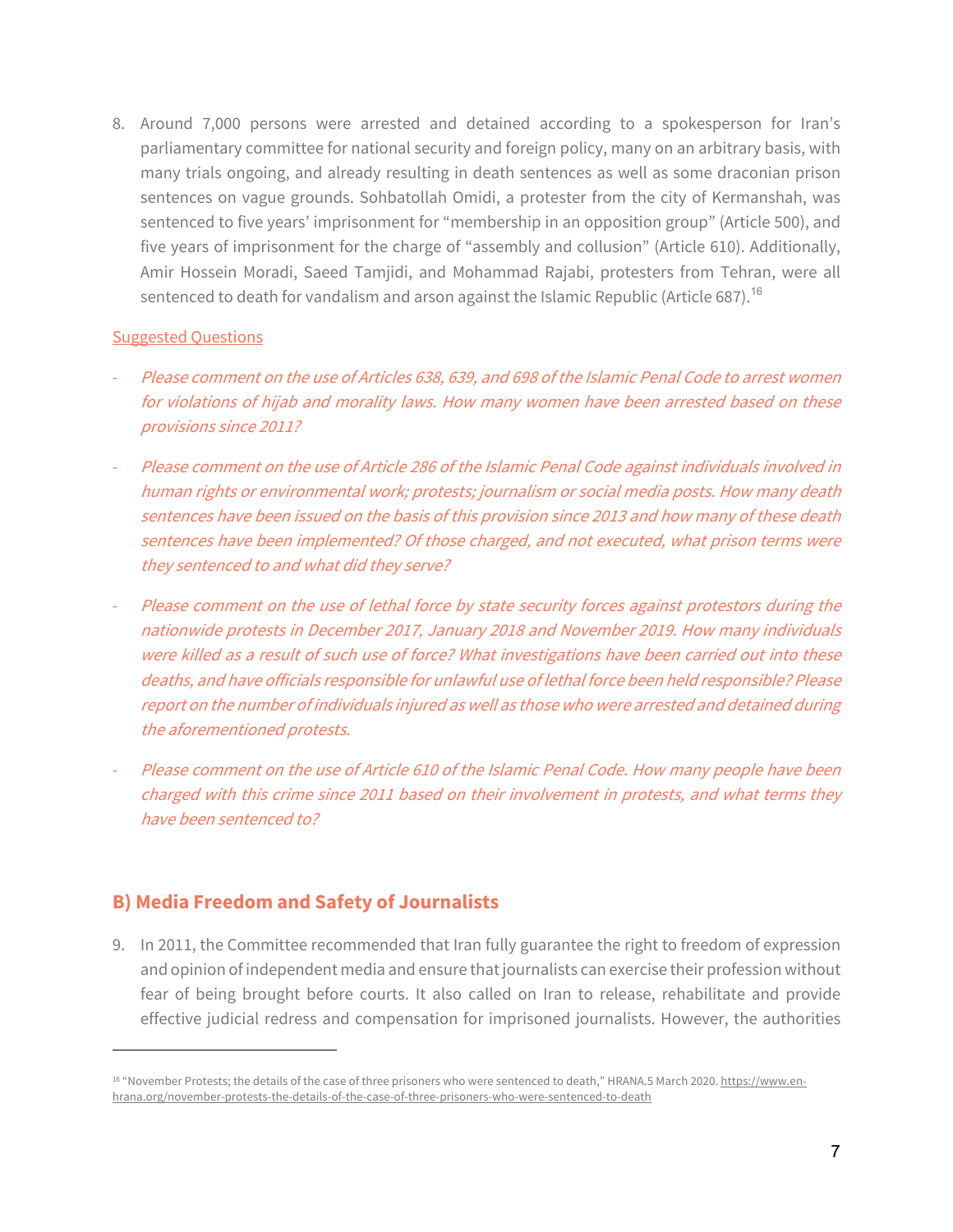have continued to curb the freedom and independence of the media and systematically target journalists.

- 10. Whilst Article 24 of the Constitution recognises freedom of expression and media freedom, it is subject to the overbroad limitations previously described. The 1986 Press Law and its subsequent amendments also continue to significantly obstruct independent media,<sup>17</sup> threatening outlets with forced closure by judicial order for potential infringements of the law, encouraging self-censorship. The Press Law limits the publication of material deemed critical of key political figures, including the Supreme Leader and President. The law mentions that publications should "duly [observe] Islamic criteria and the best interests of the community", which leads in practice to the criminalisation of critical reporting. It also provides twelve conditions under which the press might be censored, including "publishing heretical articles", "spreading fornication and forbidden practices", and "propagating and spreading overconsumption".<sup>18</sup>
	- In September 2018, Iran's Attorney-General ordered reformist newspaper **Sedayeh Eslahat** to close permanently, in relation to a report on gender reassignment surgery, which compared a transgender man to a Shiite Imam during Ramadan.<sup>19</sup> The newspaper was pursued under Article 6 of the Press Law which prohibits publishing content insulting Islam. 20
- 11. The authorities have also continued to rely on the aforementioned legal framework to retaliate against journalists perceived as criticising the state, promoting minority or oppositional viewpoints, and reporting on corruption or human rights violations. Violations of the rights of those who voice dissent include denial of access to legal counsel, use of torture including to extract forced confessions, lengthy detention without charge, and privacy violations. For every journalist subject to judicial harassment, many more are intimidated into self-censorship in fear of reprisal. Estimates suggest hundreds of journalists have been jailed since 2011.<sup>21</sup> Among them are:
	- In August 2018, **Mostafa Abdi**, administrator of the Majzooban-e-Noor website, which reports on human rights abuses against the Gonabadi Dervish religious minority, was sentenced to 26 years and three months in prison and 148 lashes. The charges are not publicly available. This case is the latest example of judicial harassment against Abdi. In 2011 he was arrested for similar conduct, on charges of "collud[ing] and conspir[ing] to commit crimes against...foreign security" (Article 610).<sup>22</sup>
	- In March 2017, reformist journalist **Hengameh Shahidi** was arrested. She was convicted of "collud[ing] and conspir[ing] to commit crimes against...foreign security" (Article 610) in December 2018 and is now serving

<sup>&</sup>lt;sup>17</sup> The Press Law and its subsequent amendments up until 2002 is available at : http://irandataportal.syr.edu/press-law <sup>18</sup> Iranian Press Law, Article 6.

<sup>&</sup>lt;sup>19</sup> You can see the last issue published by this newspaper in the Jaar archives. https://www.jaaar.com/archive/Sedayeeslahat <sup>20</sup> The Order of the Attorney General after the defamation of the holiness of Hazrat Raghieh," Fars News. September 15, 2018. https://bit.ly/2TXKJo8

<sup>&</sup>lt;sup>21</sup> While no official figure exists on the number of journalists detained with charges since 2011, documentation on specific cases of journalists imprisoned by HRANA News Agency, Committee to Protect Journalists, Amnesty International, Centre for Human Rights on Iran, and Reporters Without Borders and ARTICLE19 suggest the number is over a hundred.

<sup>&</sup>lt;sup>22 "</sup>Iran's 'year of shame': More than 7,000 arrested in chilling crackdown on dissent during 2018," Amnesty International, 24 January 2019. https://bit.ly/2CBSbtI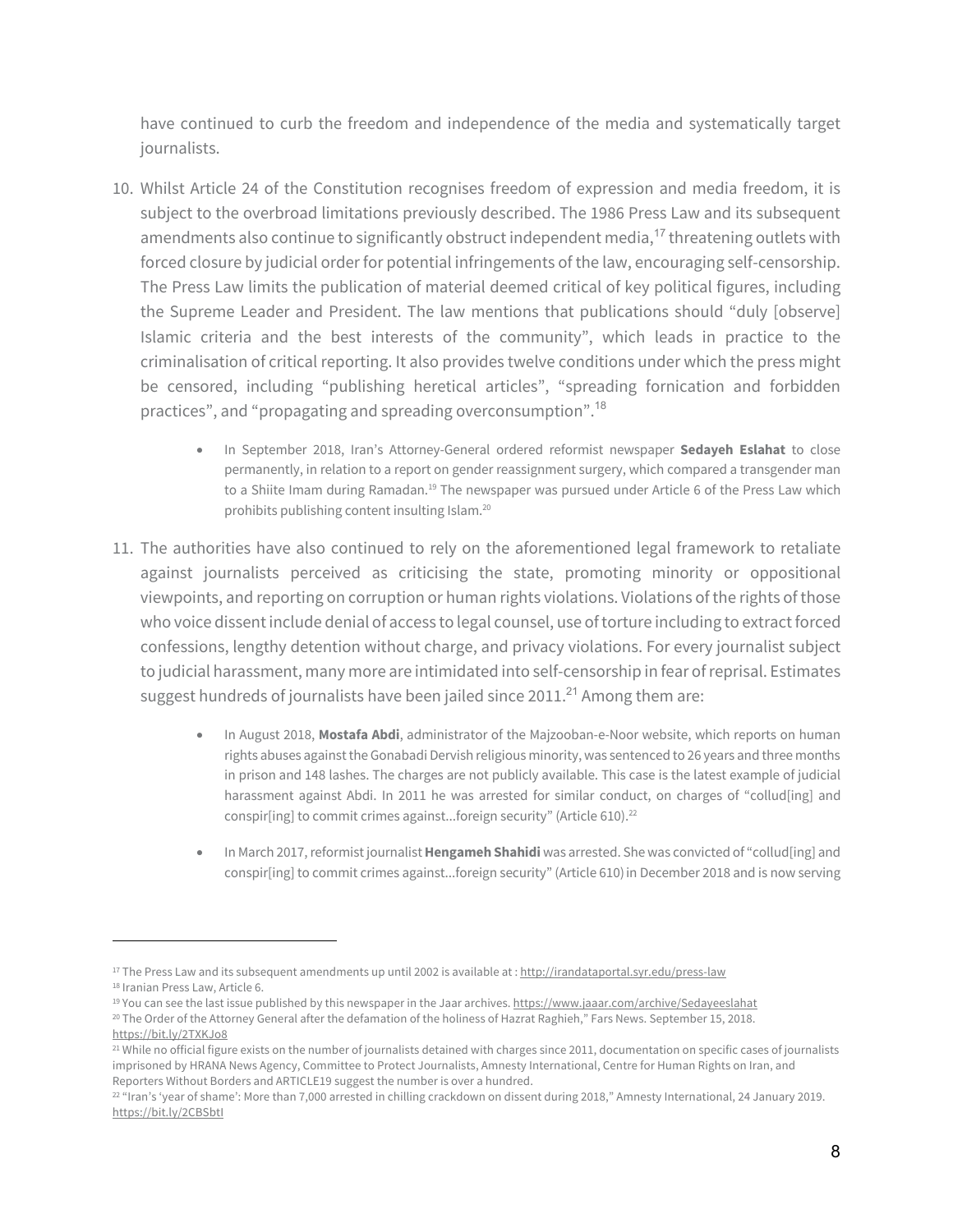a 12 year sentence imposed on her for criticising state policies in social media posts and in interviews with foreign news outlets. 23

- **Hassan Fathi**, a reformist journalist, started an 18 month prison sentence in May 2020 for "spreading lies and disrupting public opinion" under Article 268, charges known to have been applied for Fathi's interview with BBC Persian in 2018 about the reelection of President Hassan Rouhani.<sup>24</sup>
- A former television presenter, **Mahmoud Shahriari**, was arrested on 15 April 2020 for "disseminating false news about the novel coronavirus outbreak in Iran" (Article 286). Shahriari was recently banned from television after becoming vocal in his criticisms of authorities and clerics.<sup>25</sup>
- 12. Article 4 of the Press law states that "No government or non-governmental authority has the right to impose pressure on the press or to censor and control the press in order to publish an article." Article 5 also states that a violator of Article 4, will be sentenced to up to two years' dismissal from office or to permanent dismissal from public service if their violations are repeated. Despite these laws and numerous reports that indicate pressure and censorship done by security and judicial authorities, no government or non-governmental official has been tried under these articles so far.

### Suggested Questions

- Please provide information on the number of journalists (whether properly accredited by the Iranian state or not) who have been arrested and detained since 2011, the sentences against each individual and details of the grounds for arrest, detention and the sentence in each case.
- Please provide information on the media outlets that have been forcibly closed and suspended under Article 6 of the Press Law since 2011. Please provide information on the number of such closures and suspensions and the grounds for them.
- Please indicate whether the State Party has any plans to amend the 1986 Press Law and its subsequent revisions in order to ensure that any restrictions on the right to freedom of expression strictly comply with the requirements of legality, necessity and proportionality as set out under international law and standards.

## **C) Freedom of Expression Online**

13. In 2011, the Committee recommended that Iran ensure that the monitoring of Internet use does not violate the rights to freedom of expression and privacy. Since then, the State Party has intensified

<sup>&</sup>lt;sup>23</sup> "Hengameh Shahidi was sentenced to 12 years and 9 months imprisonment," IRNA. 1 December 2018. http://www.irna.ir/fa/News/83118449

<sup>&</sup>lt;sup>24 "</sup>Iranian Journalist Begins Jail Term Over BBC Interview," RFE/L, 14 May 2020. https://www.rferl.org/a/iranian-journalist-begins-jail-termover-bbc-interview/30612491.html

<sup>25</sup> "Mahmoud Shahriari, a former presenter on Iranian television and radio is arrested," BBC Persian, 15 April 2020. https://www.bbc.com/persian/iran-52299769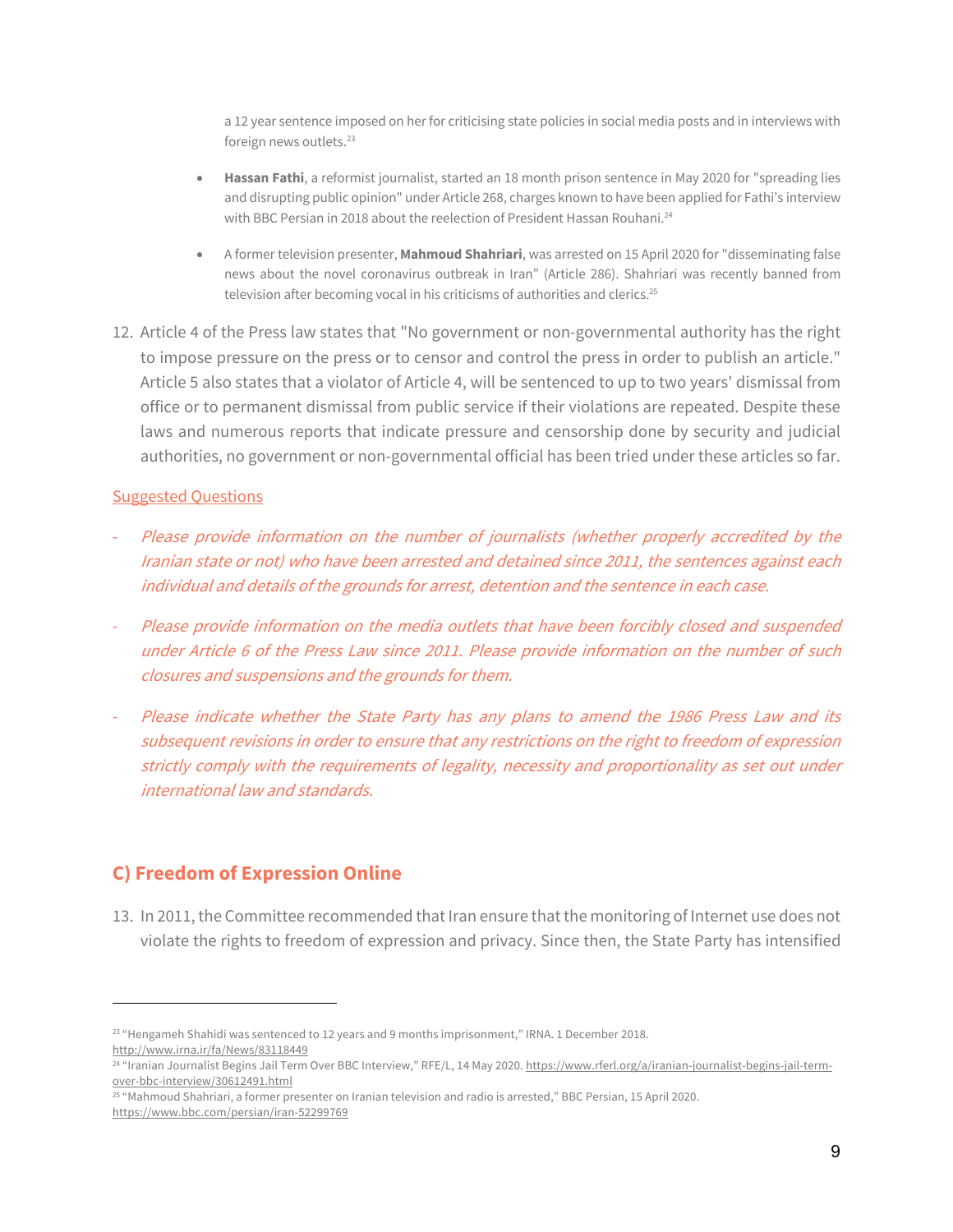its suppression of freedom of expression on the Internet through sweeping criminal provisions and wide scale shutdowns.

- 14. The Computer Crimes Law (CCL), adopted in 2010, undermines freedom of expression and information and the right to privacy, including by extending undue restrictions on freedom of expression to the online sphere. Its vague provisions give wide discretion to law enforcement authorities, including the Revolutionary Guards (IRGC) and the Iranian Cyber Police (FATA),<sup>26</sup> to pursue individuals they wish to silence, including through the criminalisation of vague offenses such as "dissemination of lies" and what is deemed to offend "public morality and chastity".<sup>27</sup> Article 10 of the CCL facilitates state surveillance by prohibiting Internet users and companies from using encryption, which is essential to counterbalance the chilling effect of legal restrictions obstructing Internet users' ability to freely seek and impart information online. The proposition of several Bills have caused further concern for rights and access online.
- 15. A draft "Social Media Organisation" bill (also referred to as Managing Social Messaging Apps Bill in this submission), published in November 2018, would – if adopted – further strengthen the authority's ability to restrict access to online information. It proposes to cede control of key internet infrastructure, including international gateways, to the armed forces, removing it from the purview of the Ministry of ICT. This move is, in ARTICLE19's view, likely to result in an increase in shutdowns, on the vague basis of unsubstantiated national security concerns considering the lack of transparency that characterises the governance and the activities of the armed forces.<sup>28</sup>
- 16. At the same time, dissenting voices are frequently subject to prosecution under the IPC for online expression, in particular for posts on social media platforms. We are concerned by prosecutions relating to online expression, under provisions which carry the death penalty:
	- In April 2018, **Sina Dehghan** was sentenced to death on the charge of insulting the Prophet of Islam (Article 262 of the IPC) in relation to posts on social media and messaging platforms. He is currently awaiting appeal. His conviction was based on a forced confession.<sup>29</sup>
	- In November 2013, **Soheil Arabi**, a photographer, was sentenced to death for Facebook posts that "insulted" the Prophet (Article 262). His sentence was overturned in 2015, and he was ultimately convicted of "insulting the Supreme Leader" (Article 514) and "propaganda against the regime" (Article 500) and sentenced to 10 and a half years' imprisonment.<sup>30</sup>

%D8%B3%D8%A7%D9%85%D8%A7%D9%86%D8%AF%D9%87%DB%8C-%D9%BE%DB%8C%D8%A7%D9%85-

<sup>&</sup>lt;sup>26</sup> FATA was created in 2011 as the cyber crime unit of the Iranian national police force. The unit was created in compliance with the Cyber Crime Laws passed by the Iranian parliament in 2010. http://bbc.in/1VOXj2I

<sup>&</sup>lt;sup>27</sup> "Islamic Republic of Iran: Computer Crimes Law," ARTICLE19, 2012. https://bit.ly/1RecP6R

<sup>&</sup>lt;sup>28</sup> "The text of the social media organisation bill," ISNA, November 19 2018.

https://www.isna.ir/news/97082813960/%D9%85%D8%AA%D9%86-%D8%B7%D8%B1%D8%AD-

<sup>%</sup>D8%B1%D8%B3%D8%A7%D9%86-%D9%87%D8%A7%DB%8C-%D8%A7%D8%AC%D8%AA%D9%85%D8%A7%D8%B9%DB%8C <sup>29</sup> "Death Sentence for Expression of Opinion in Iran; Demand for a Retrial," Iran Human Rights, April 9, 2018.

https://iranhr.net/en/articles/3274/

<sup>30</sup> See page 10 of "Tightening the Net: Online Freedoms in Iran Ahead of the 2017 Elections," ARTICLE19, May 2017.

https://www.article19.org/data/files/medialibrary/38743/Online\_freedoms\_in\_Iran\_final.pdf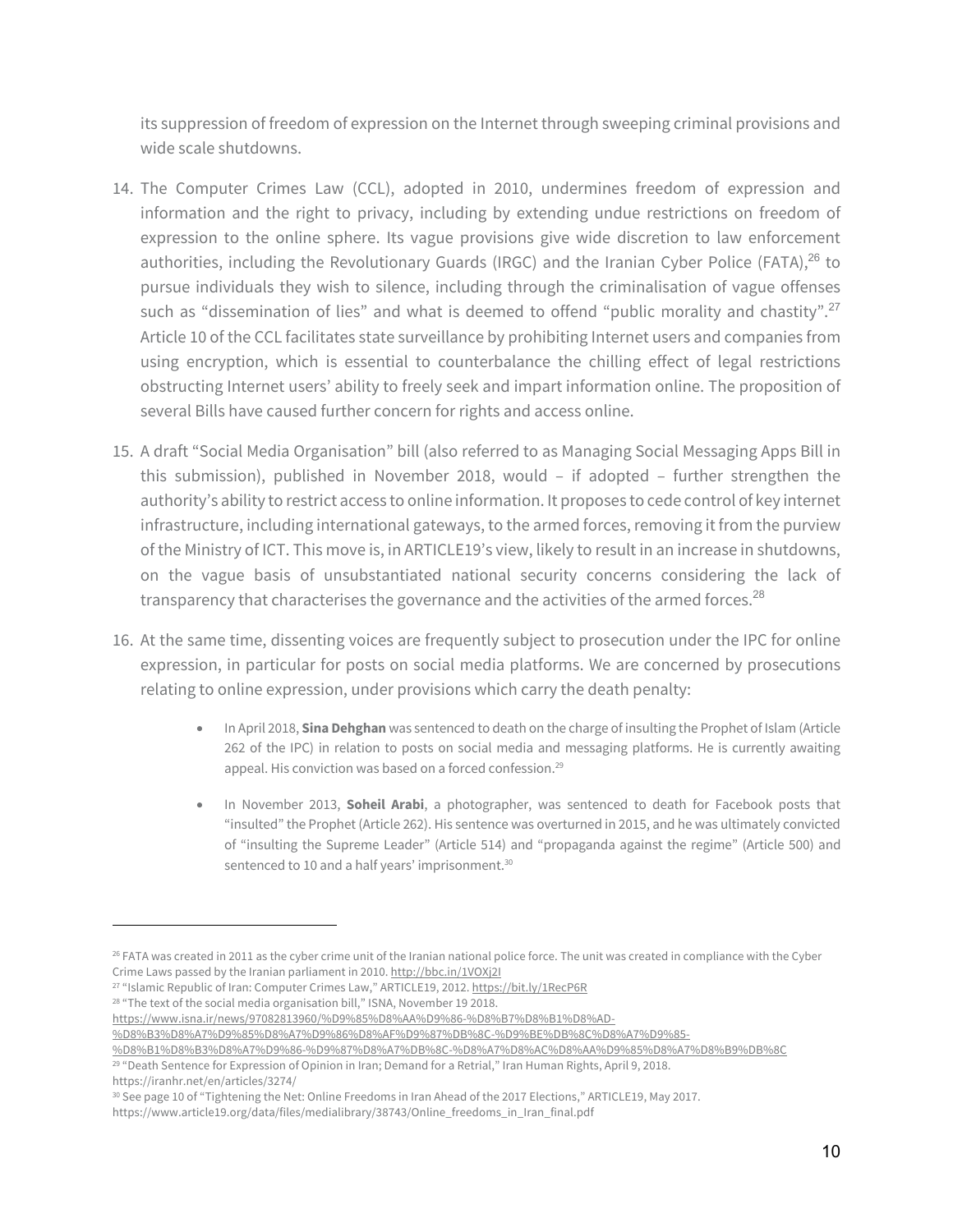- 17. Human rights monitors have reported arbitrary arrests and intimidation of individuals for their expression on social media. To mention only a few recent examples:
	- Since the onset of the COVID-19 crisis in Iran, a number of journalists have been arrested, including economic reporter **Mohammad Mosaed**, who posted a series of tweets questioning the country's response to the crisis. Mosaed stated that he is banned from publishing online content and during his interrogation, security forces took control of his online accounts, in violation of his right to privacy. Mosaed was reportedly previously arrested for tweeting during the November 2019 Internet shutdown.<sup>31</sup>
	- In 2019, investigations by the Centre for Human Rights in Iran (CHRI) revealed that dozens of Instagram users with large online followings were arrested, and while most were released on bail, they were also forced to hand over control of their Instagram accounts.32

### **Internet shutdowns**

- 18. During the 2017/18 and 2019 mass protests, the government imposed unprecedented Internet controls. In November 2019, a week-long near total Internet shutdown enabled an information blackout on the protests, limiting the ability of participants to communicate freely, including to document abuses by security forces, and placing barriers to international monitors – including UN human rights experts – and their efforts to document the unfolding situation in the country.<sup>33</sup>
- 19. The continued development of the National Information Network (NIN), a project which aims to create a national 'secure' and 'clean' Internet, has had a major role in facilitating Internet shutdowns. $34$  NIN has given the government the confidence to eliminate access to free and unrestricted international traffic during sensitive moments like protests, as the majority of national infrastructure remains on Iran's NIN, such as banking, e-commerce, national and insecure messaging and social media, as well as hospital networks.<sup>35</sup> Aggressive policies to favour and subsidise use of national platforms hosted on NIN, including local social media and messaging platforms, is of particular concern given broad content-based criminal offences, criminalisation of encryption technologies, and wide-reaching surveillance enabled by the Computer Crimes Law of 2010.
- 20. These hurdles on online expression have been exacerbated by the impact of sanctions against Iran, as a number of free services, such as Github, Amazon Cloud and Google Cloud, have limited access

<sup>31</sup>Committee to Protect Journalists, "Iranian authorities arrest journalist Mohammad Mosaed for tweets amid internet shutdown", 25 November 2019, Acced at: https://cpj.org/2019/11/iranian-authorities-arrest-journalist-mohammad-mos.php

<sup>32</sup> Centre for Human Rights in Iran, "Iran Cracks Down on Instagram Celebrities as It Tightens Noose on Freedom of Speech and Expression", August 2019, Available at: https://iranhumanrights.org/2019/08/iran-cracks-down-on-instagram-celebrities-as-it-tightens-noose-onfreedom-of-speech-and-expression/

<sup>33&</sup>quot;Iran: Protests met with violent crackdown and online censorship," ARTICLE19, 19 November 2020.

https://www.article19.org/resources/iran-protests-met-with-violent-crackdown-and-online-censorship/

<sup>34 &</sup>quot;Tightening the Net: Iran's National Internet Project," ARTICLE19. 2016. https://www.article19.org/resources/tightening-the-net-iransnational-Internet-project/

<sup>&</sup>lt;sup>35</sup> "The Ayatollah Comes for the Internet," Mahsa Alimardani. 19 November 2019. https://www.nytimes.com/2019/11/19/opinion/iraninternet-ban.html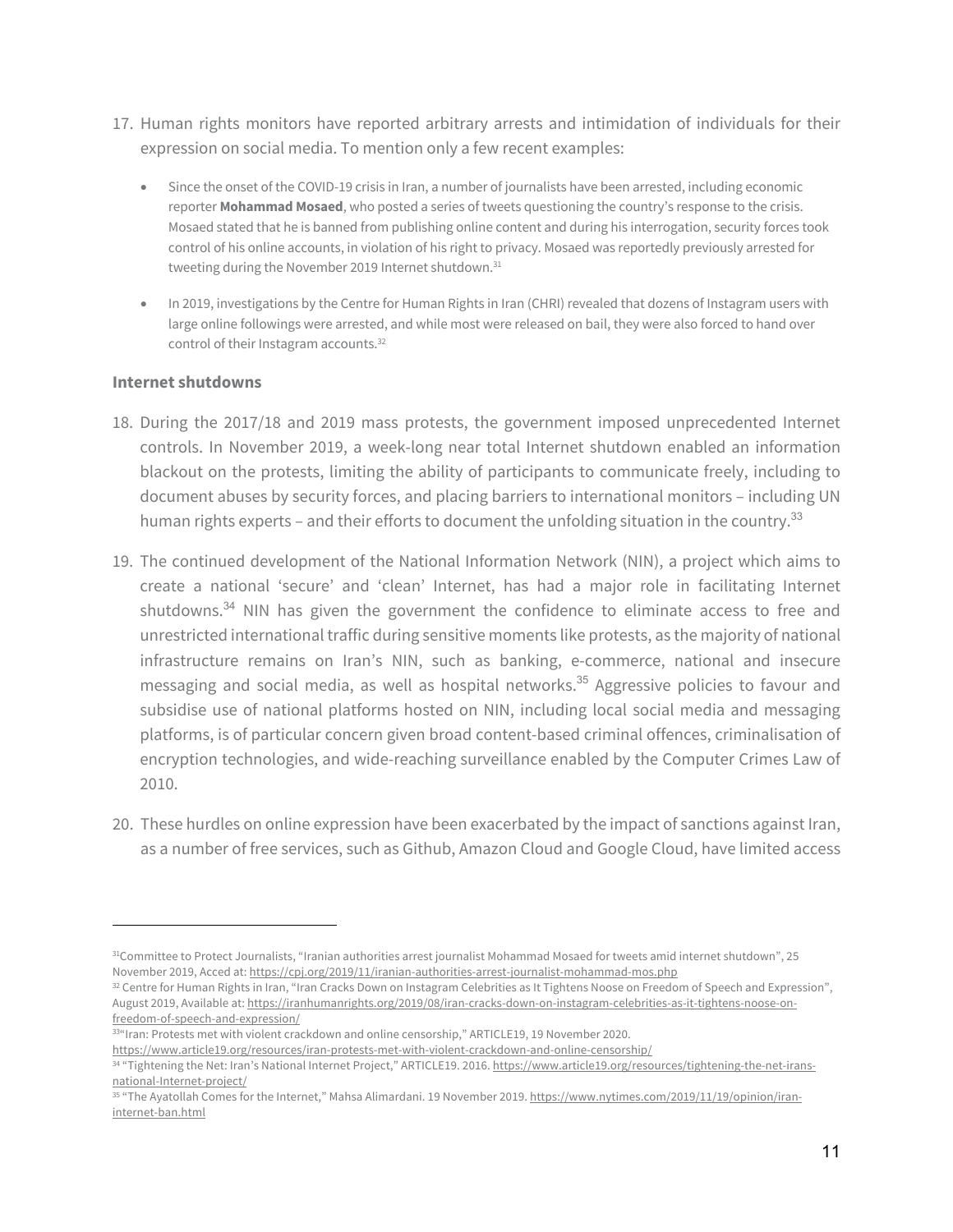to circumvention tools Iranians frequently use to bypass government filters. This increases reliance on unsafe hosting tools, that may compromise users' data and security.

### Suggested Questions

- Please provide information on what safeguards the government has put in place to prevent another global Internet shutdown, such as those experienced in 2017/18 and November 2019. Are the safeguards being placed to prevent security organisations from shutting down the internet exchange points or pressuring Internet Service Providers to cut off international traffic?
- Please provide information regarding arrests of social media and internet users. How many social media users have been arrested since 2011? Which authorities monitor and make these arrests, and what methods do they use?
- Please provide information regarding your grievances against sanctions that block use of internet services in Iran. Would the Iranian government be willing to unrestrict access to foreign platforms in order to allow for these American platforms to lift their restrictions?
- Please provide information regarding the status of the "Social Media Organisation Bill" (Managing Social Messaging Apps Bill ) and whether the State Party will strive to reformulate the bill according to international standards and laws regarding accessing the Internet?
- Please provide information regarding the status of the "Preservation and Protection of Personal Data Act" and its relationship with the EU's GDPR. Will it seek to reform the bill in order to receive adequacy licenses from the EU and engage in data sharing endeavours? Will the bill be reformulated to adhere to international standards of data protection?

## **D) Protection of the right to privacy online**

- 21. In 2011, the Committee urged Iran to ensure that the monitoring of Internet use does not violate the right to privacy. The Iranian government has nonetheless continued to tighten its control over its Internet infrastructure in violation of international privacy standards.
- 22. Article 10 of the Cyber Crime Law criminalises "concealing data, changing passwords, and/or encoding data that could deny access of authorised individuals to data, computer and telecommunication systems." The article is framed in such a broad way as to essentially criminalise any technologies or practices that obstruct state authorities' ability to access data, including encryption.
- 23. Draft legislation such as "Managing Social Messaging Apps", (also referred to as the Social Media Organisation Bill in this submission) which is under review by the Parliamentary Cultural Committee, if passed in its current form, threatens to grant further control of Iran's internet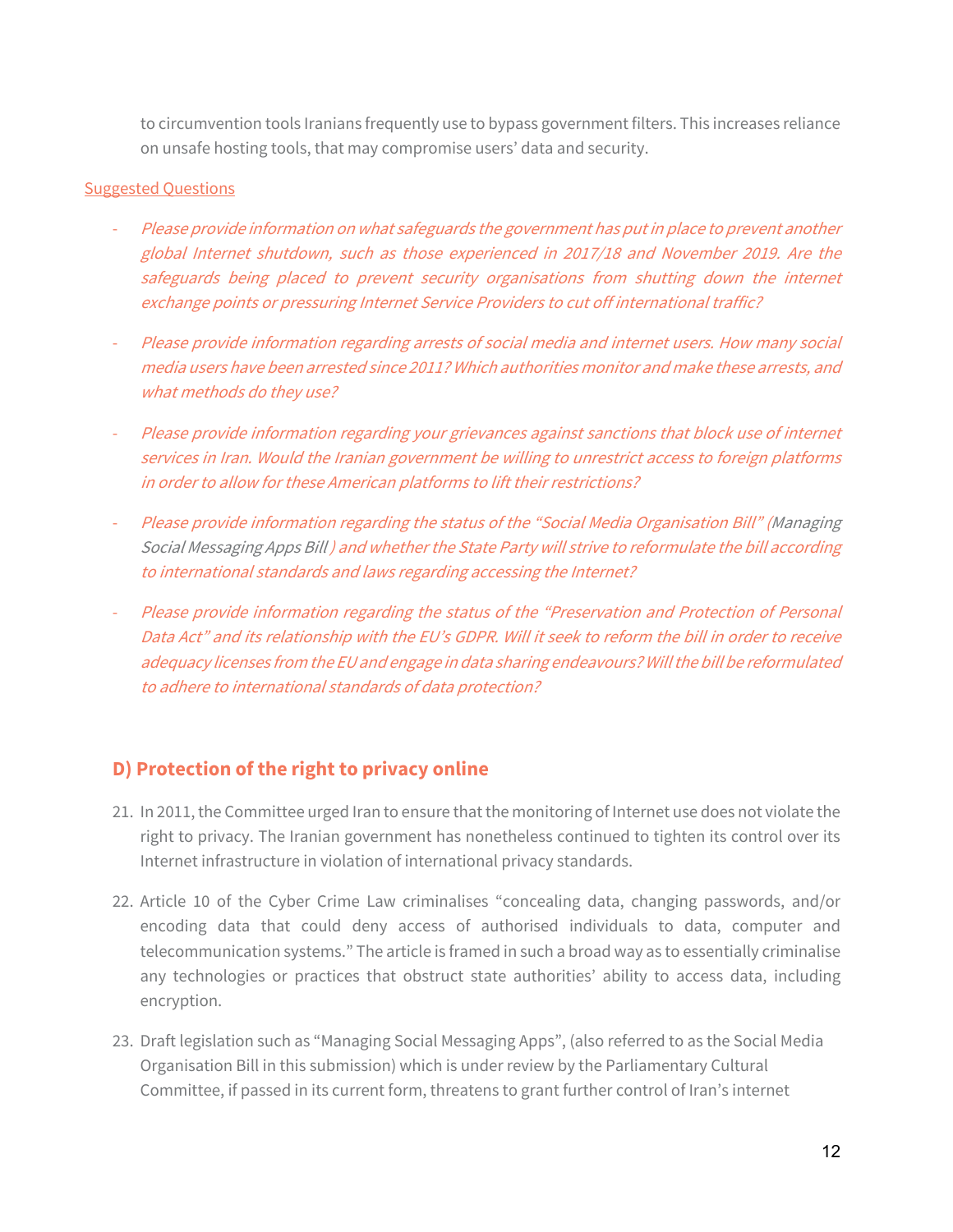infrastructure to security forces, and can also enforce the use of domestic messaging apps which lack privacy and data protections, and which are particularly prone to government surveillance.<sup>36</sup>

- 24. The Iranian government has so far failed to implement comprehensive data protection in line with international standards.
- 25. Despite an attempt made through the introduction of the "Data Protection and Online Privacy Bill'' in 2018, the bill has so far failed to progress beyond the Cabinet and is effectively dormant. In its current form, the proposed legislation fails to establish adequate protections for online privacy or data protection.<sup>37</sup> The draft law mandates enforced data localisation (Article 38), in line with the National Information Network (NIN) project, which means there are no privacy provisions (as per Article 10 of the CCL) and subject to abuse from the Iranian authorities looking to prosecute journalists, human rights defenders, minorities, and other vulnerable identities. Other key concerns include the fact that the Draft Act protects only the data rights of Iranian citizens and fails to include explicit journalistic, artistic, literary or other cultural exemptions, or protect the right to information.38
- 26. The current legislative data protection and online privacy vacuum means that legal protections and defences are not available to those arrested or detained for their online activities, or for those impacted by data and privacy breaches.
- 27. Additionally, in October 2019 Iran's top internet policy-making body, the Supreme Council for Cyberspace, passed the 'Valid Identity System in Cyberspace' resolution, which outlines its future plans to require all online interactions between two entities to be conducted using a valid form of ID, and traceable. Such a policy threatens to seriously undermine user privacy online, and if implemented fully would effectively bring an end to online anonymity. This has serious implications for all internet users in Iran, but particularly for journalists and political activists.<sup>39</sup>

### **Suggested Questions**

- Please provide information about the current status of the draft law on "Managing Social Messaging Apps" (Social Media Organisation Bill ) and of the draft law on "Data Protection and Online Privacy", and explain what the state party is doing to ensure the conformity of these laws with Iran's human rights obligations in terms of protection of personal data and of the right to privacy.

<sup>36 &</sup>quot;Iran's "Managing Social Messaging Apps" Bill Returns to Parliament", Small Media, 1 April 2020. https://medium.com/filterwatch/iransmanaging-social-messaging-apps-bill-returns-to-parliament-b0a98c18463f

<sup>37</sup> See page 27 of "Bills, Bills, Bills - Upcoming Policy Challenges in Iran", Small Media. 9 April 2019.

https://smallmedia.org.uk/media/articles/files/Filterwatch\_BillsBillsBills19.pdf

<sup>38 &</sup>quot;Iran: Personal Data Protection and Safeguarding Draft Act," ARTICLE19. 27 June 2019. https://www.article19.org/resources/iran-dataprotection-draft-act/

<sup>39</sup> Small Media, 'Filterwatch October 2019', 15 November 2019, available at: https://medium.com/filterwatch/filterwatch-october-2019 d671d23e52c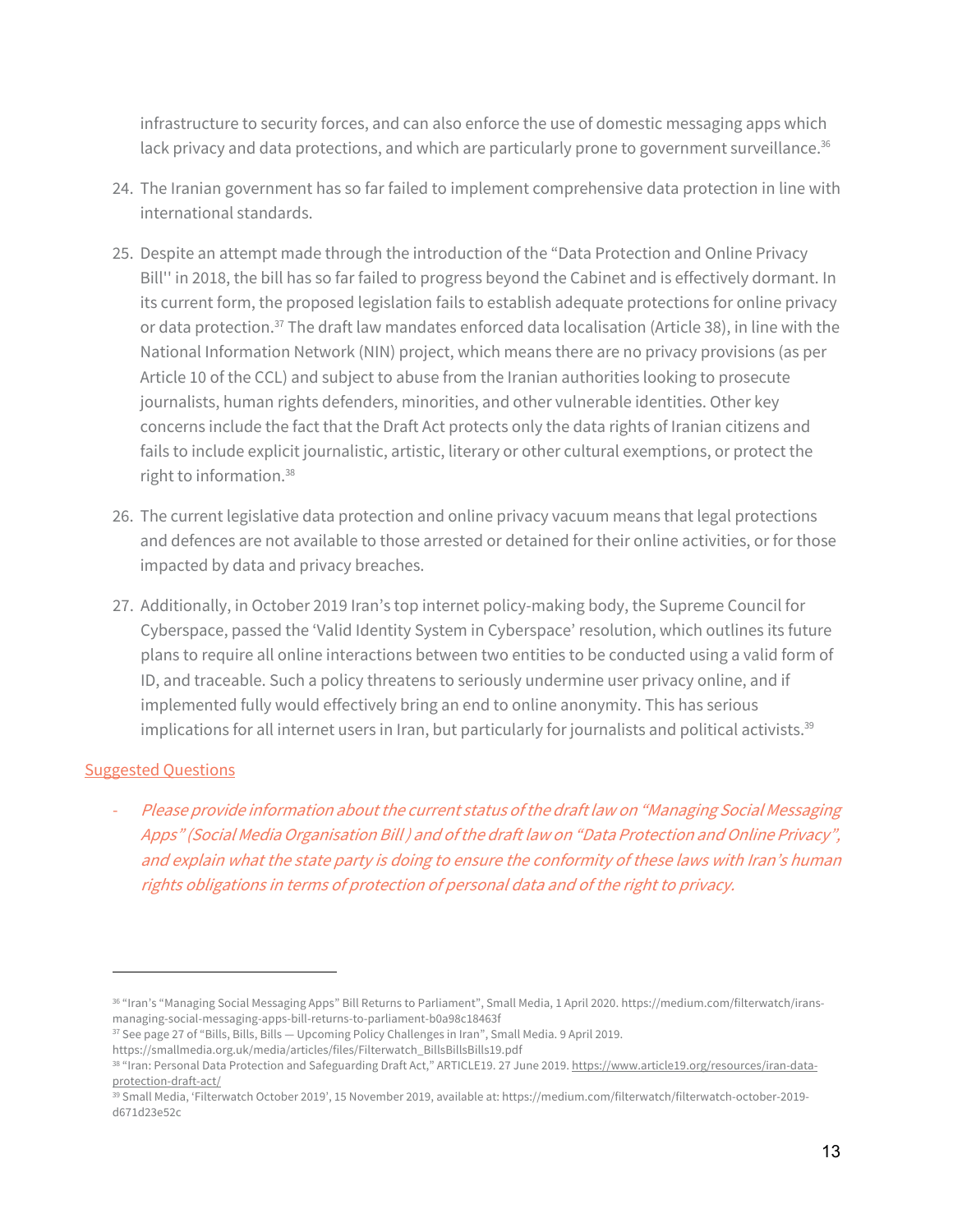Please explain what legal remedies and rights of appeal will be available to individuals when they have been subjected to a violation of their privacy rights, in line with international privacy standards.

### **E) Human Rights Lawyers and Defenders**

- 28. In 2011, the Committee expressed concern about continuing reports of harassment or intimidation, and arrests and arbitrary detentions of human rights defenders, and recommended that imprisoned defenders be released immediately, and that Iran ensure the prompt, effective and impartial investigation of threats, harassment, and assault on human rights defenders and other groups held solely for the peaceful exercise of their rights to freedom of assembly and to freedom of expression. This harassment has heightened significantly since the previous review.
- 29. This repression is enabled by numerous aforementioned provisions in the Islamic Penal Code and the Constitution that fail to safeguard the right to freedom of expression, association and assembly in accordance with international law and standards.
- 30. In recent years, human rights lawyers have increasingly been targeted for repression, facing arrest, detention, and imprisonment solely for exercising their rights to freedom of expression, association and assembly and for carrying out their professional work to defend their clients. As of June 2019, 14 human rights lawyers were in prison serving lengthy sentences. They include:
	- In June 2019, **Amir Salar Davoudi** was sentenced to 30 years in prison for creating a group channel for Iranian lawyers on Telegram. He was charged with "insulting officials" (Article 513), "propaganda against the state" (Article 500), "cooperating with enemy states" (Article 510), and "forming a group to overthrow the state" (Article 504).<sup>40</sup>
	- In March 2019, **Nasrin Sotoudeh** was sentenced to 38 years in prison 12 years of which is to be served and 148 lashes in prison for her work as a human rights lawyer including defending hijab protesters. She was charged with "inciting corruption and prostitution", "openly committing a sinful act by… appearing in public without a hijab" and "publishing falsehoods with the intent to disturb public opinion" (Article 286).
- 31. Other human rights defenders, including trade unionists and environmental activists have also faced increasing levels of harassment and persecution due to their peaceful activities.
	- On 18 November 2018, labour rights activists, **Esmail Bakhsi** and **Sepideh Gholian**, were arrested after participating in a peaceful protest by the workers of the Haft Tappeh sugar cane industrial complex. On their release in December 2018, Esmail Bakhsi and Sepideh Gholian alleged they had been subject to torture in detention, including physical assault, and threats of sexual violence and execution. They were both re-arrested a day later, in apparent reprisal for speaking publicly about these violations. They are charged with "spreading

<sup>40 &</sup>quot;Amir Salar Davoudi was sentenced to 30 years in prison," HRANA News. 3 June 2019. https://www.en-hrana.org/amir-salar-davoudi-wassentenced-to-30-years-in-prison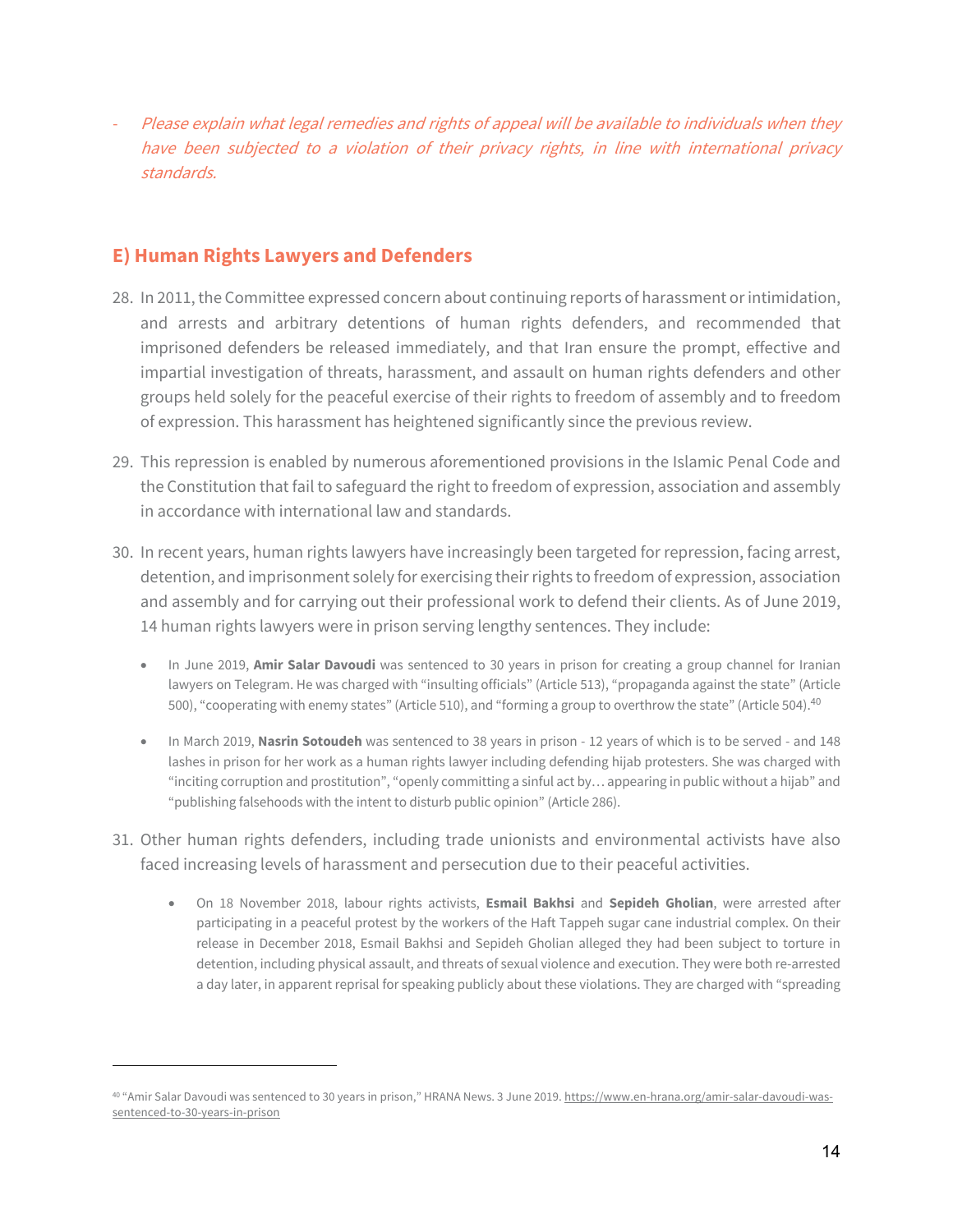propaganda against the state" (Article 500), and "colluding and conspiring to commit crimes against the national or foreign security" (Article 610).<sup>41</sup>

• On 18 February 2020, an Iranian revolutionary court upheld the sentences of eight environmental activists on espionage related charges. Of the eight activists, seven were sentenced with tough prison terms ranging from six to 10 years on the charge of "cooperating with the hostile state of the U.S" (Article 510). One of them, **Abdolreza Kouhpayeh**, received the lowest sentence of four years for "assembly and collusion to act against national security" (Article 610). **Morad Tahbaz**, an Iranian national who also holds U.S. and British citizenship, and **Niloufar Bayani**, an environmental researcher, both of whom work with the Persian Wildlife Fund, received the maximum sentences predicted under Article 510, and were each sentenced to 10 years' in prison.<sup>42</sup>

#### Suggested Questions

- Please provide information on the number of human rights defenders, including defence lawyers, trade unionists and labour rights activists and environmental activists, currently in prison, as well as details of the grounds for their detention, the sentences passed in each case and the ground on the basis of which these sentences have been issued.
- Please comment on the serious, systematic and credible allegations of torture and other illtreatment against human rights defenders in detention. Have impartial, independent, and effective investigations into these allegations been carried out, and have officials responsible for these violations been held responsible?
- Please indicate if there are any plans to adopt a comprehensive whistleblower protection law to protect individuals who reveal information of public interest including dangers to health and environment, human rights violations, and acts of corruption.

## **F) Access to Information**

- 32. The Committee did not directly address the issue of access to information during the previous review. Despite this, the legal framework for access to information in Iran does not fully meet international standards.
- 33. In 2009, Iran took a welcome step by adopting the Publication and Free Access to Information Act,<sup>43</sup> which partially recognises the right to access information as guaranteed under international law.<sup>44</sup> The Act, however, suffers from shortcomings, including broad exemptions which undermine its

<sup>&</sup>lt;sup>41 "1</sup>4 civil rights activists received long term prison sentences," 14 February 2020. https://www.en-hrana.org/14-civil-rights-activistsreceived-long-term-prison-sentences

<sup>42 &</sup>quot;Iran: Environmentalists' Unjust Sentences Upheld," 19 February 2020. https://www.hrw.org/news/2020/02/19/iran-environmentalistsunjust-sentences-upheld

<sup>43</sup> Iran: Review of the Publication and Free Access to Information Act 2009", ARTICLE 19, September 2017, available at:

https://www.article19.org/resources/iran-review-of-the-publication-and-free-access-to-information-act-2009-2/

<sup>44</sup> UN Human Rights Committee, General Comment No. 34 Article 19: Freedoms of opinion and expression, (2011), paras, 18 & 19, available at: http://www.refworld.org/pdfid/4ed34b562.pdf.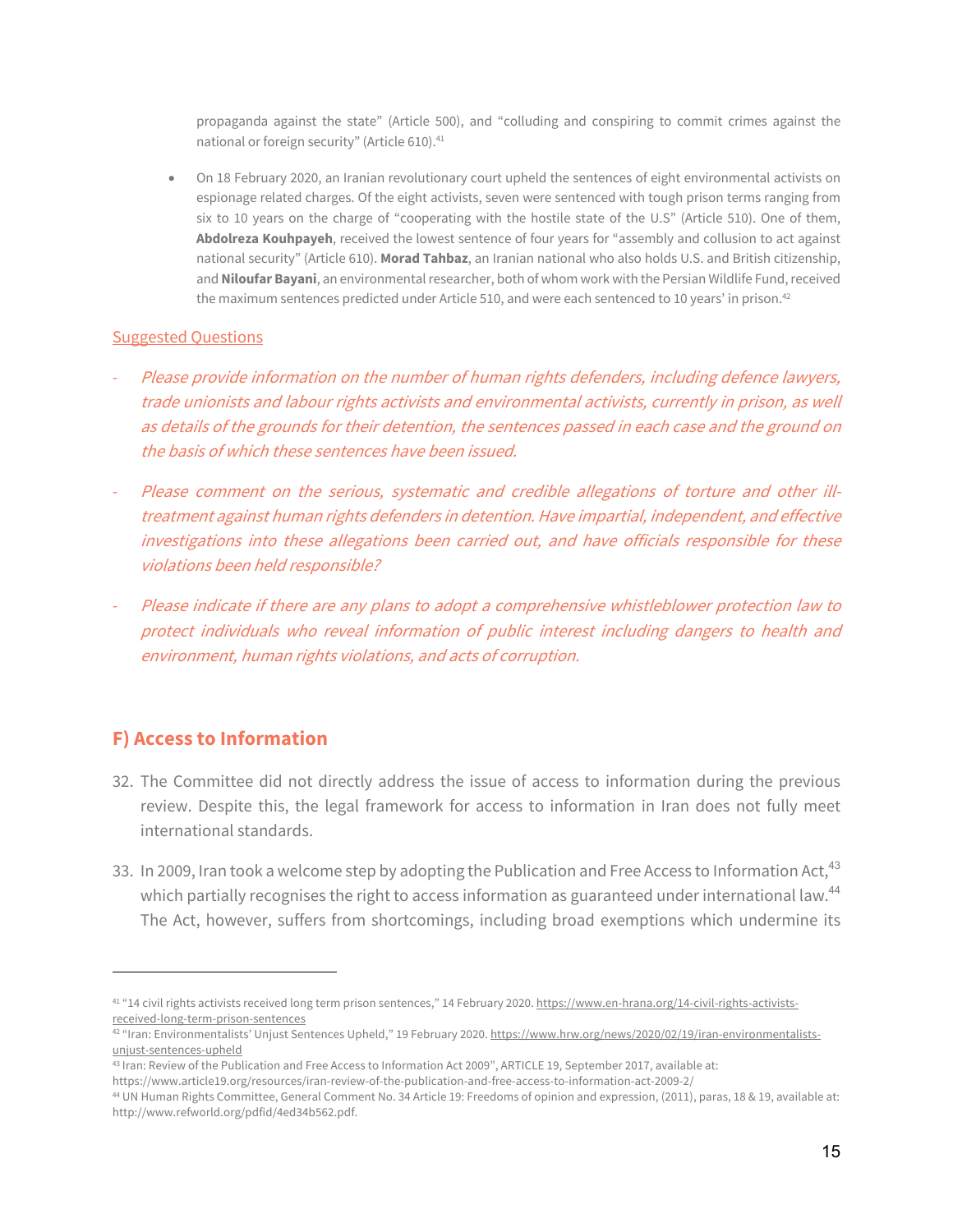effectiveness. These legal shortcomings are further exacerbated by the slow pace of the law's implementation. The most problematic shortcomings of the Act are:

- Article 2 of the Act guarantees the right to access information only for Iranian citizens excluding immigrants and refugees in the country in contravention of the right to equal protection under the law;
- Chapter 4 of the Act allows for ill-defined and vaguely worded exemptions, under which refusal to release information may be justified. Most notably, Article 13 exempts the release of "classified information" referring to the 1975 Secrets Act which offers an overly broad definition of classified information. Furthermore, information that is deemed to cause disgrace or contravenes public decency or promotes vice can also be denied under Article 17. Many of the exemptions provided under the Act do not comply with the requirements of legality, necessity and proportionality under international law and standards.
- Article 10 of the Act provides for an exemption for the bodies that fall under the direct control of the Supreme Leader (including the Revolutionary Guard, Ministry of Intelligence and Security, and the Supreme Council of Cyberspace). Under the Act, these bodies are subject to the requirements to proactively publish information about their structures and activities unless there is an objection by the Supreme Leader.
- Neither the Act nor its bylaws provide any guidance on the republication and reuse of information and data obtained under its provisions.
- The Act fails to establish a clear appeal mechanism and the oversight body predicted under its provisions lacks independence. Chapter Five of the Act creates the Commission for Free Publication and Access to Information with a Secretariat to provide oversight and act as an appeals mechanism, however the Commission is not independent: its members are all senior government officials representing powerful public bodies, many of which have little or no commitment to transparency.<sup>45</sup>

### **Suggested Questions**

- Please indicate whether plans exist to amend the Publication and Free Access to Information Act to bring the law in line with international laws and standards and ensure access to information in a transparent and independent manner. In particular, please indicate any plans to ensure full access to information for bodies falling under the direct control of the Supreme Leader, and plans to ensure the independence of the Commission for Free Publication and Access to Information.

<sup>45</sup> Iran: Review of the Publication and Free Access to Information Act 2009", ARTICLE 19, September 2017, available at: https://www.article19.org/resources/iran-review-of-the-publication-and-free-access-to-information-act-2009-2/